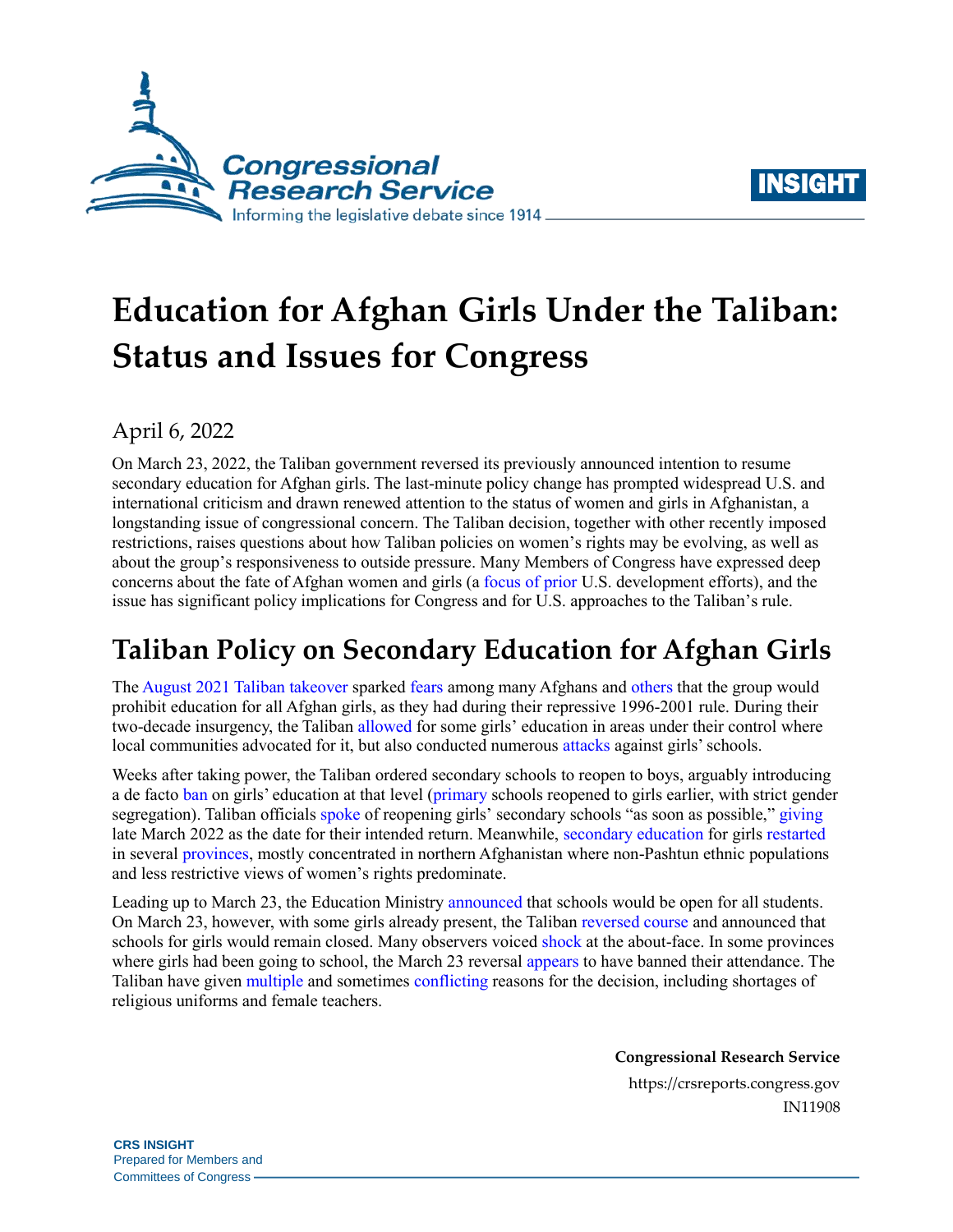It remains unclear what prompted the reversal, particularly given the Taliban's opaque decision-making processes[. One analysis](https://www.afghanistan-analysts.org/en/reports/rights-freedom/the-ban-on-older-girls-education-taleban-conservatives-ascendant-and-a-leadership-in-disarray/) attributes the decision to the advocacy of hardline conservative clerics within the group, who apparently persuaded Taliban supreme leader Haibatullah Akhundzada (himself a religious cleric). Other Taliban figures, however, reportedl[y support](https://www.theguardian.com/global-development/2022/mar/25/taliban-u-turn-over-afghan-girls-education-reveals-deep-leadership-divisions-afghanistan) secondary education for girls (and some educate [their own daughters](https://www.afghanistan-analysts.org/en/reports/rights-freedom/who-gets-to-go-to-school-3-are-taleban-attitudes-starting-to-change-from-within/) abroad), revealing potential divisions within the group along generational, geographic, and political lines. The evidently greater influence of the group's traditional leaders (over that of ["pragmatists"](https://apnews.com/article/afghanistan-taliban-70bf3af0a3ee5d7e876b1f1e35f71682) who urge greater engagement with the international community) suggests that outside actors may have limited leverage over Taliban decisions.

The Taliban takeover ushered in a ["general curtailment](https://www.unwomen.org/sites/default/files/2021-12/Gender-alert-Womens-rights-in-Afghanistan-en.pdf) of Afghan women and girls' fundamental human rights and freedoms," and their decision on girls' secondary education comes amid several other moves that may portend a more repressive official stance on women's rights more broadly. Those moves include [blocking](https://apnews.com/article/afghanistan-travel-business-pakistan-lifestyle-febfbef58116fd063e1a5ef780762e56) women from boarding flights at Kabul airport without [a male chaperone](https://www.reuters.com/world/asia-pacific/afghanistans-taliban-ban-women-flying-without-male-chaperone-sources-2022-03-27/) (related to the group's former [order](https://www.aljazeera.com/news/2021/12/26/afghanistan-long-distance-travel-women-without-male-escort-taliban) that women be accompanied by a male relative while traveling) an[d segregating](https://gandhara.rferl.org/a/taliban-gender-segregation-amusement-parks/31772871.html) Kabul parks by gender. Some women are attending [private](https://www.wsj.com/articles/afghanistans-taliban-allow-women-to-attend-universities-but-fear-keeps-most-at-home-11631285145) and [public universities](https://www.cnn.com/2022/02/03/asia/afghanistan-women-university-students-intl-hnk/index.html) under various restrictions and in fewer numbers than before.

## **U.S. Response and Issues for Congress**

The Biden Administration [criticized](https://www.theguardian.com/world/2022/mar/27/taliban-bar-girls-education-us-plan-diplomatic-recognition?ref=upstract.com&curator=upstract.com&utm_source=upstract.com) the Taliban decision, with a State Department spokesperson [describing](https://www.reuters.com/world/exclusive-us-officials-cancel-talks-with-taliban-over-bar-girls-education-state-2022-03-25/) the Taliban's "deeply disappointing and inexplicable reversal" as "a potential turning point in our engagement." The United States also [canceled](https://www.reuters.com/world/exclusive-us-officials-cancel-talks-with-taliban-over-bar-girls-education-state-2022-03-25/) meetings on economic issues with the Taliban.

Some [Members](https://www.ernst.senate.gov/public/index.cfm/2022/3/ernst-female-colleagues-slam-taliban-s-refusal-to-open-secondary-education-to-afghan-girls) of [Congress](https://omar.house.gov/media/press-releases/rep-omar-statement-taliban-barring-afghan-girls-attending-school-beyond-sixth) also criticized Taliban's actions, with one [calling](https://gop-foreignaffairs.house.gov/press-release/mccaul-on-taliban-refusing-education-to-women-and-girls/) on the Administration to "hold the Taliban accountable" and [others](https://frankel.house.gov/news/documentsingle.aspx?DocumentID=3436) drawing attention to the Keeping Girls in School Act [\(H.R.](http://www.congress.gov/cgi-lis/bdquery/z?d117:H.R.4134:)  [4134](http://www.congress.gov/cgi-lis/bdquery/z?d117:H.R.4134:)[/S. 2276\)](http://www.congress.gov/cgi-lis/bdquery/z?d117:S.2276:). A group of 21 [senators](https://www.shaheen.senate.gov/imo/media/doc/3.31.22%20Letter%20-%20Afghan%20Girls) called on President Biden "to show the world we are prioritizing the rights of Afghan women and girls" and demonstrate that "there must be clear consequences" for the Taliban's action, including possibly pushing to end [exemptions](https://www.un.org/securitycouncil/sanctions/1988/exemptions/travel-exemptions-in-effect) for several Taliban officials from a U.N. travel ban (in place since early 2019).

Other potential U.S. measures and options for congressional action might include additional [U.S.](https://crsreports.congress.gov/product/pdf/IF/IF12039)  [sanctions,](https://crsreports.congress.gov/product/pdf/IF/IF12039) further restrictions on the disposition of [Afghan central bank assets,](https://crsreports.congress.gov/product/pdf/IF/IF12052) or conditions on U.S. assistance (including to prohibit U.S. support for education to which girls do not have access), though it is unclear how, if at all, those actions might influence the group's decisions. While some have advocated concrete consequences for the failure to open schools, others have [suggested](https://www.afghanistan-analysts.org/en/reports/rights-freedom/the-ban-on-older-girls-education-taleban-conservatives-ascendant-and-a-leadership-in-disarray/) that additional international pressure or advocacy could be counterproductive, hardening the Taliban's position and allowing the Taliban to reframe secondary education for girls as a foreign demand.

The Biden Administration has requested funds in its [FY2023 budget](https://www.state.gov/wp-content/uploads/2022/03/FY-2023-Congressional-Budget-Justification_Final_03282022.pdf) proposal to bolster education, among other sectors, in Afghanistan, though no U.S. development or other government personnel have operated there since the August 2021 closure of U.S. Embassy Kabul. Such funds would likely support programming carried out by nongovernmental [organizations](https://reliefweb.int/sites/reliefweb.int/files/resources/AFGHANISTAN%20RESPONSE%20UPDATE%20MARCH%20FINAL.pdf) that have provided education to Afghan children with support from the World Bank-managed Afghanistan Reconstruction Trust Fund and United Nations agencies; these agencies have als[o directly supported](https://www.unicef.org/press-releases/unicef-provides-support-all-public-school-teachers-afghanistan-2-months) Afghan teachers. The World Bank reportedly [suspended](https://www.bbc.com/news/business-60923196) hundreds of millions of dollars in programming in Afghanistan in response to the Taliban decision. The United States had previously [stated](https://www.khaama.com/us-has-no-specified-schedule-for-recognition-of-taliban-special-envoy-876875/) that it would pay the salaries of Afghan teachers if the Taliban reopened schools to girls.

As they consider a way forward, Members may consult a number of executive branch reports related to U.S. policy toward Afghan women and girls mandated in legislation in the  $117<sup>th</sup>$  Congress, including